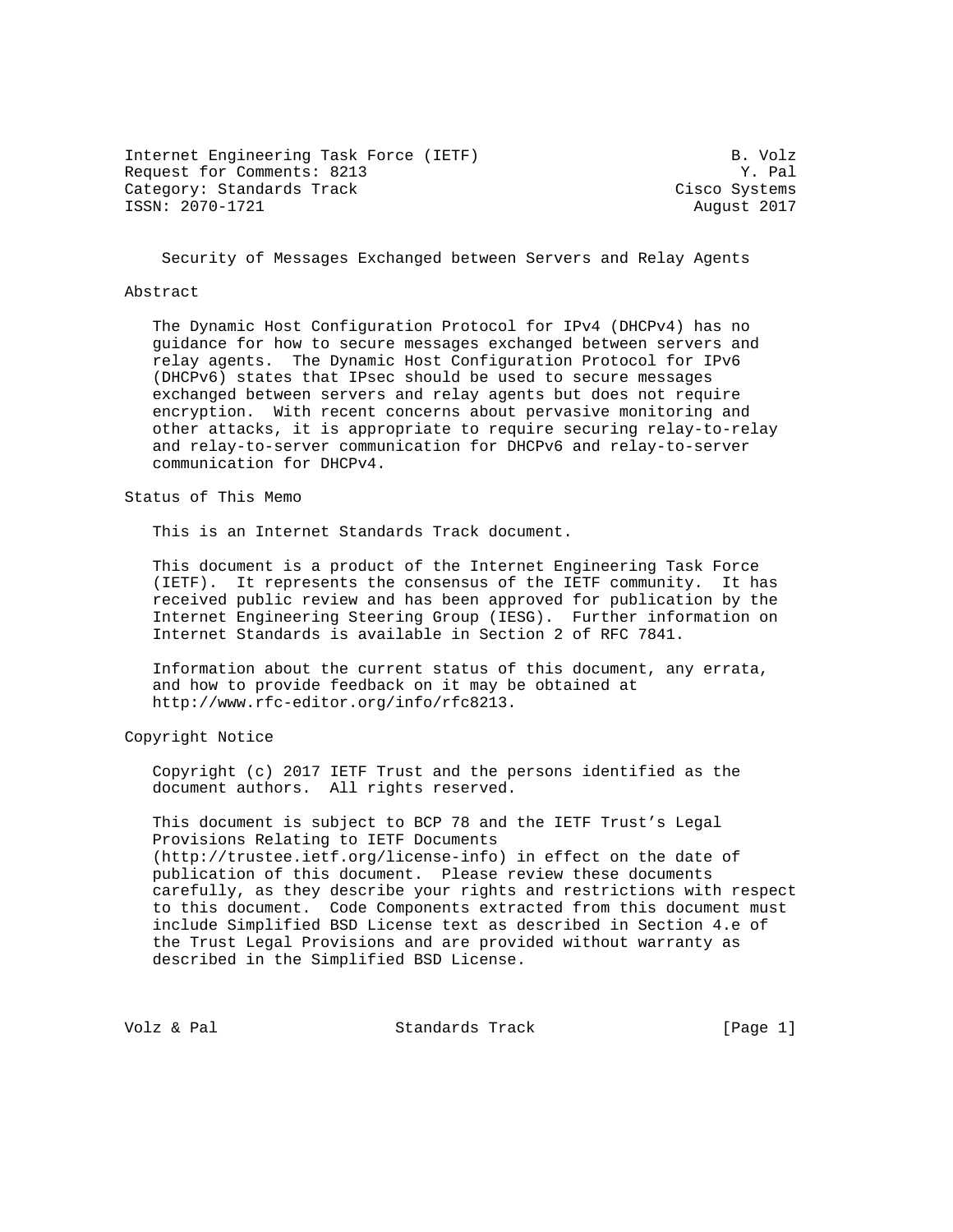This document may contain material from IETF Documents or IETF Contributions published or made publicly available before November 10, 2008. The person(s) controlling the copyright in some of this material may not have granted the IETF Trust the right to allow modifications of such material outside the IETF Standards Process. Without obtaining an adequate license from the person(s) controlling the copyright in such materials, this document may not be modified outside the IETF Standards Process, and derivative works of it may not be created outside the IETF Standards Process, except to format it for publication as an RFC or to translate it into languages other than English.

# Table of Contents

|  | 2. Requirements Language and Terminology 3                  |  |
|--|-------------------------------------------------------------|--|
|  | 3. Security of Messages Exchanged between Servers and Relay |  |
|  |                                                             |  |
|  |                                                             |  |
|  |                                                             |  |
|  |                                                             |  |
|  |                                                             |  |
|  |                                                             |  |
|  |                                                             |  |
|  |                                                             |  |
|  |                                                             |  |

## 1. Introduction

 The Dynamic Host Configuration Protocol for IPv4 (DHCPv4) [RFC2131] and the Bootstrap Protocol [RFC1542] have no guidance for how to secure messages exchanged between servers and relay agents. The Dynamic Host Configuration Protocol for IPv6 (DHCPv6) [RFC3315] states that IPsec should be used to secure messages exchanged between servers and relay agents but does not recommend encryption. With recent concerns about pervasive monitoring [RFC7258], it is appropriate to require use of IPsec with encryption for relay-to server communication for DHCPv4 and require use of IPsec with encryption for relay-to-relay and relay-to-server communication for DHCPv6.

 This document specifies the optional requirements for relay agent and server implementations to support IPsec authentication and encryption and recommends that operators enable this IPsec support.

Volz & Pal Standards Track [Page 2]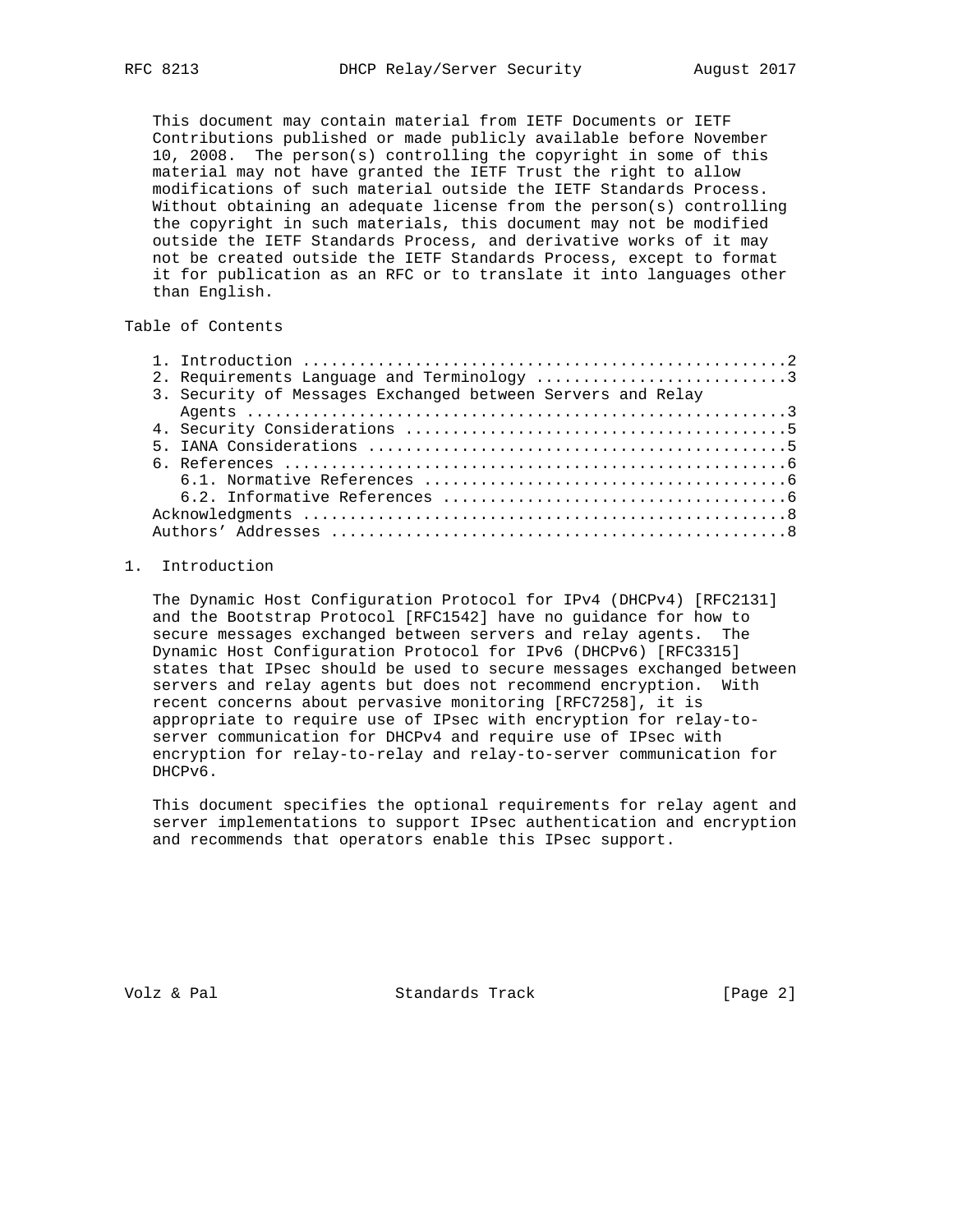2. Requirements Language and Terminology

 The key words "MUST", "MUST NOT", "REQUIRED", "SHALL", "SHALL NOT", "SHOULD", "SHOULD NOT", "RECOMMENDED", "NOT RECOMMENDED", "MAY", and "OPTIONAL" in this document are to be interpreted as described in BCP 14 [RFC2119] [RFC8174] when, and only when, they appear in all capitals, as shown here.

 This document uses terminology from [RFC1542], [RFC2131], and [RFC3315].

3. Security of Messages Exchanged between Servers and Relay Agents

 For DHCPv6 [RFC3315], this specification REQUIRES relay and server implementations to support IPsec encryption of relay-to-relay and relay-to-server communication as documented below. The remainder of this section replaces the text in Section 21.1 of [RFC3315] when this specification is followed.

 For DHCPv4 [RFC2131], this specification REQUIRES relay and server implementations to support IPsec encryption of relay-to-server communication as documented below.

 This specification RECOMMENDS that operators enable IPsec for this communication.

 By using IPsec with encryption for this communication, potentially sensitive client message and relay included information, such as the DHCPv4 Relay Agent Information option (82) [RFC3046], vendor-specific information (for example, the options defined in [CableLabs-DHCP]), and Access-Network-Identifier option(s) [RFC7839], are protected from pervasive monitoring and other attacks.

 Relay agents and servers MUST be able to exchange messages using the IPsec mechanisms described in [RFC4301] with the conditions below. If a client message is relayed through multiple relay agents (relay chain), each of the relay agents MUST have established independent, pairwise trust relationships. That is, if messages from client C will be relayed by relay agent A to relay agent B and then to the server, relay agents A and B MUST be configured to use IPsec for the messages they exchange, and relay agent B and the server MUST be configured to use IPsec for the messages they exchange.

Volz & Pal Standards Track [Page 3]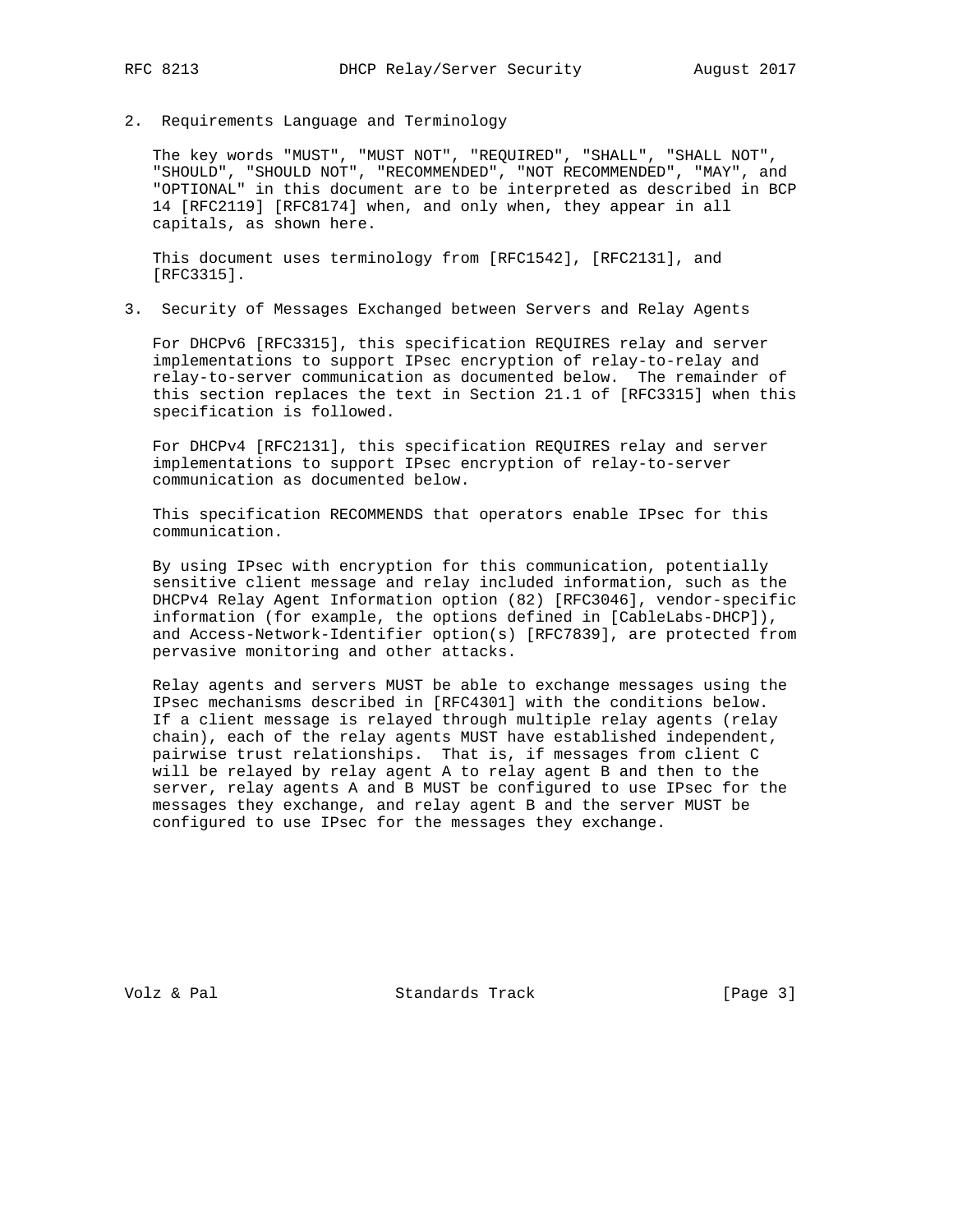Relay agents and servers use IPsec with the following conditions:

- Selectors Relay agents are manually configured with the addresses of the relay agent or server to which DHCP messages are to be forwarded. Each relay agent and server that will be using IPsec for securing DHCP messages MUST also be configured with a list of the relay agents to which messages will be returned. The selectors for the relay agents and servers will be the pairs of addresses defining relay agents and servers and the direction of DHCP message exchange on DHCPv4 UDP port 67 or DHCPv6 UDP port 547.
- Mode Relay agents and servers MUST use IPsec in transport mode and use Encapsulating Security Payload (ESP).
- Encryption and authentication algorithms This document REQUIRES combined mode algorithms for ESP authenticated encryption, ESP encryption algorithms, and ESP authentication algorithms as per Sections 2.1, 2.2, and 2.3 of [RFC7321], respectively. Encryption is required as relay agents may forward unencrypted client messages as well as include additional sensitive information, such as vendor-specific information (for example, the options defined in [CableLabs-DHCP]) and the Access-Network-Identifier Option defined in [RFC7839].
- Key management Because both relay agents and servers tend to be managed by a single organizational entity, public key schemes MAY be optional. Manually configured key management MAY suffice but does not provide defense against replayed messages. Accordingly, Internet Key Exchange Protocol Version 2 (IKEv2) [RFC7296] with pre-shared secrets SHOULD be supported. IKEv2 with public keys MAY be supported. Additional information on manual vs. automated key management and when one should be used over the other can be found in [RFC4107].
- Security policy DHCP messages between relay agents and servers MUST only be accepted from DHCP peers as identified in the local configuration.
- Authentication Shared keys, indexed to the source IP address of the received DHCP message, are adequate in this application.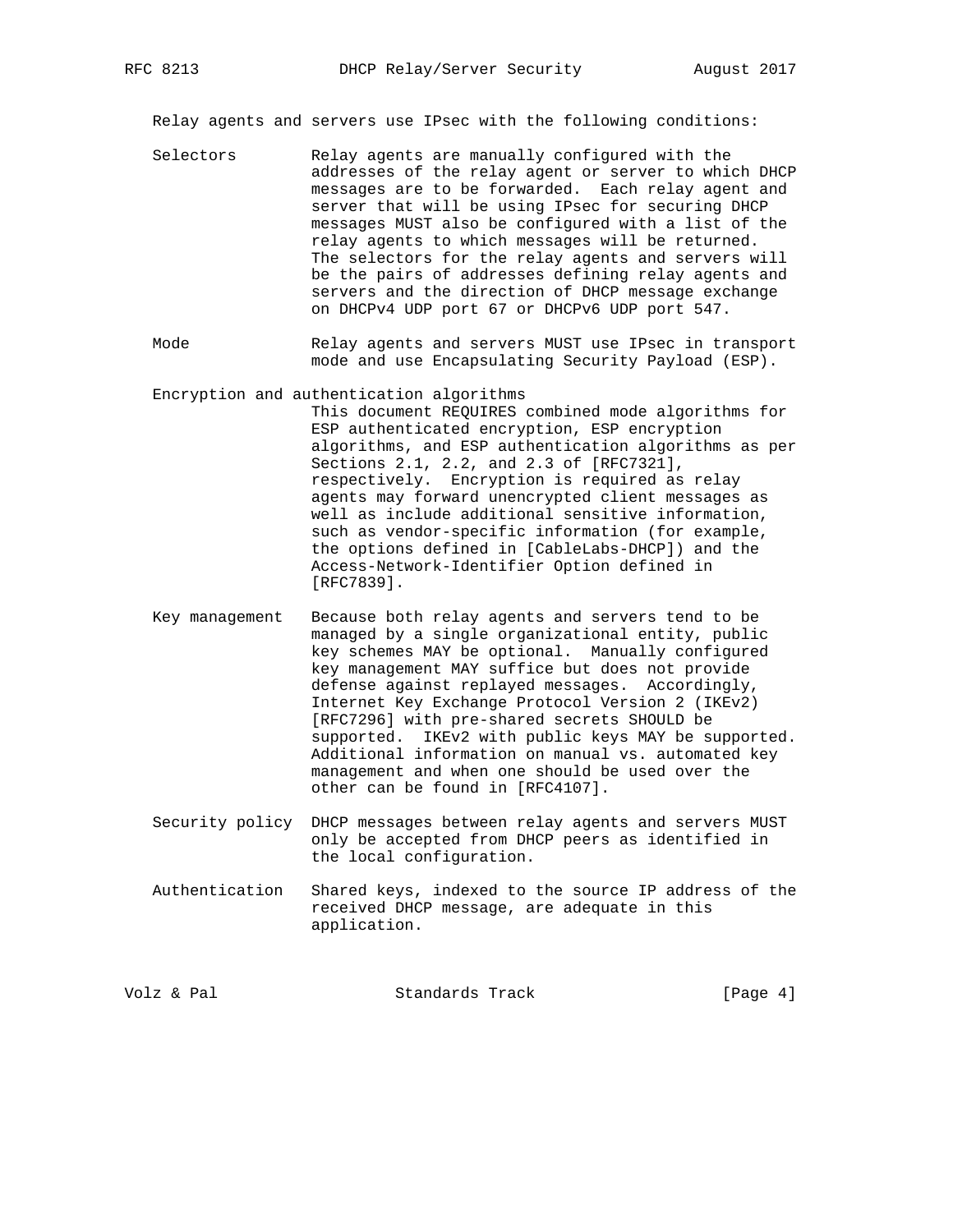Note: As using IPsec with multicast has additional complexities (see [RFC5374]), relay agents SHOULD be configured to forward DHCP messages to unicast addresses.

4. Security Considerations

 The security model specified in this document is hop by hop. For DHCPv6, there could be multiple relay agents between a client and server, and each of these hops needs to be secured. For DHCPv4, there is no support for multiple relays.

 As this document only mandates securing messages exchanged between relay agents and servers, the message exchanges between clients and the first-hop relay agent or server are not secured. Clients may follow the recommendations in [RFC7844] to minimize what information they expose or make use of secure DHCPv6 [SEC-DHCPv6] to secure communication between the client and server.

 As mentioned in Section 14 of [RFC4552], the following are known limitations of the usage of manual keys:

- o As the sequence numbers cannot be negotiated, replay protection cannot be provided. This leaves DHCP insecure against all the attacks that can be performed by replaying DHCP packets.
- o Manual keys are usually long lived (changing them often is a tedious task). This gives an attacker enough time to discover the keys.

 It should be noted that if the requirements in this document are followed, while the DHCP traffic on the wire between relays and servers is encrypted, the unencrypted data may still be available through other attacks on the DHCP servers, relays, and related systems. Securing these systems and the data in databases and logs also needs to be considered on both the systems themselves and when transferred over a network (i.e., to network attached storage for backups or to operational support systems).

 Use of IPsec as described herein is also applicable to Lightweight DHCPv6 Relay Agents [RFC6221], as they have a link-local address that can be used to secure communication with their next-hop relay(s).

5. IANA Considerations

This document makes no request of IANA.

Volz & Pal  $\qquad \qquad$ Standards Track [Page 5]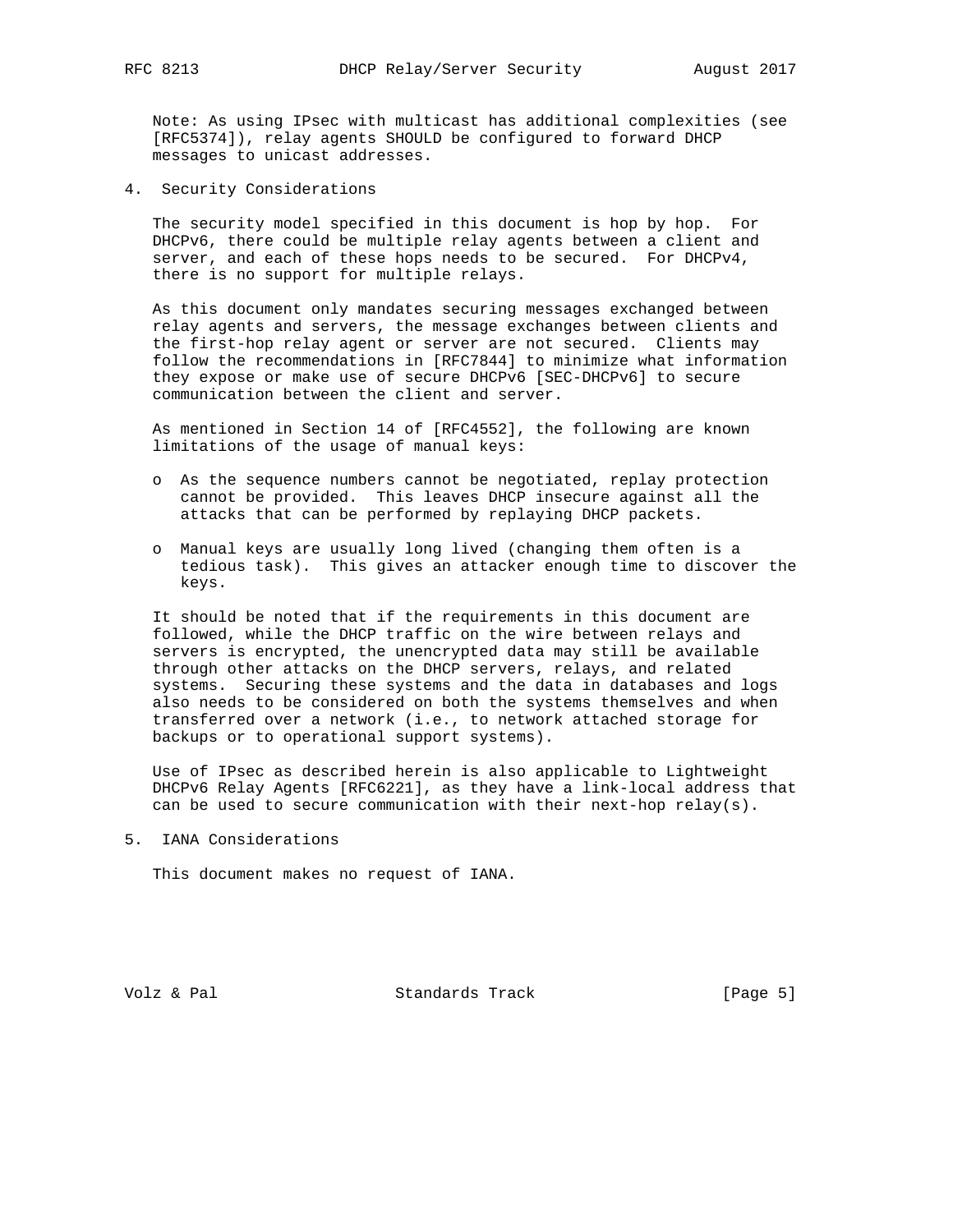### 6. References

- 6.1. Normative References
	- [RFC1542] Wimer, W., "Clarifications and Extensions for the Bootstrap Protocol", RFC 1542, DOI 10.17487/RFC1542, October 1993, <http://www.rfc-editor.org/info/rfc1542>.
	- [RFC2119] Bradner, S., "Key words for use in RFCs to Indicate Requirement Levels", BCP 14, RFC 2119, DOI 10.17487/RFC2119, March 1997, <http://www.rfc-editor.org/info/rfc2119>.
	- [RFC2131] Droms, R., "Dynamic Host Configuration Protocol", RFC 2131, DOI 10.17487/RFC2131, March 1997, <http://www.rfc-editor.org/info/rfc2131>.
	- [RFC3315] Droms, R., Ed., Bound, J., Volz, B., Lemon, T., Perkins, C., and M. Carney, "Dynamic Host Configuration Protocol for IPv6 (DHCPv6)", RFC 3315, DOI 10.17487/RFC3315, July 2003, <http://www.rfc-editor.org/info/rfc3315>.
	- [RFC4301] Kent, S. and K. Seo, "Security Architecture for the Internet Protocol", RFC 4301, DOI 10.17487/RFC4301, December 2005, <http://www.rfc-editor.org/info/rfc4301>.
	- [RFC7321] McGrew, D. and P. Hoffman, "Cryptographic Algorithm Implementation Requirements and Usage Guidance for Encapsulating Security Payload (ESP) and Authentication Header (AH)", RFC 7321, DOI 10.17487/RFC7321, August 2014, <http://www.rfc-editor.org/info/rfc7321>.
	- [RFC8174] Leiba, B., "Ambiguity of Uppercase vs Lowercase in RFC 2119 Key Words", BCP 14, RFC 8174, DOI 10.17487/RFC8174, May 2017, <http://www.rfc-editor.org/info/rfc8174>.
- 6.2. Informative References

[CableLabs-DHCP]

 CableLabs, "CableLabs' DHCP Options Registry", <https://apps.cablelabs.com/specification/CL-SP-CANN-DHCP- Reg>.

 [RFC3046] Patrick, M., "DHCP Relay Agent Information Option", RFC 3046, DOI 10.17487/RFC3046, January 2001, <http://www.rfc-editor.org/info/rfc3046>.

Volz & Pal Standards Track [Page 6]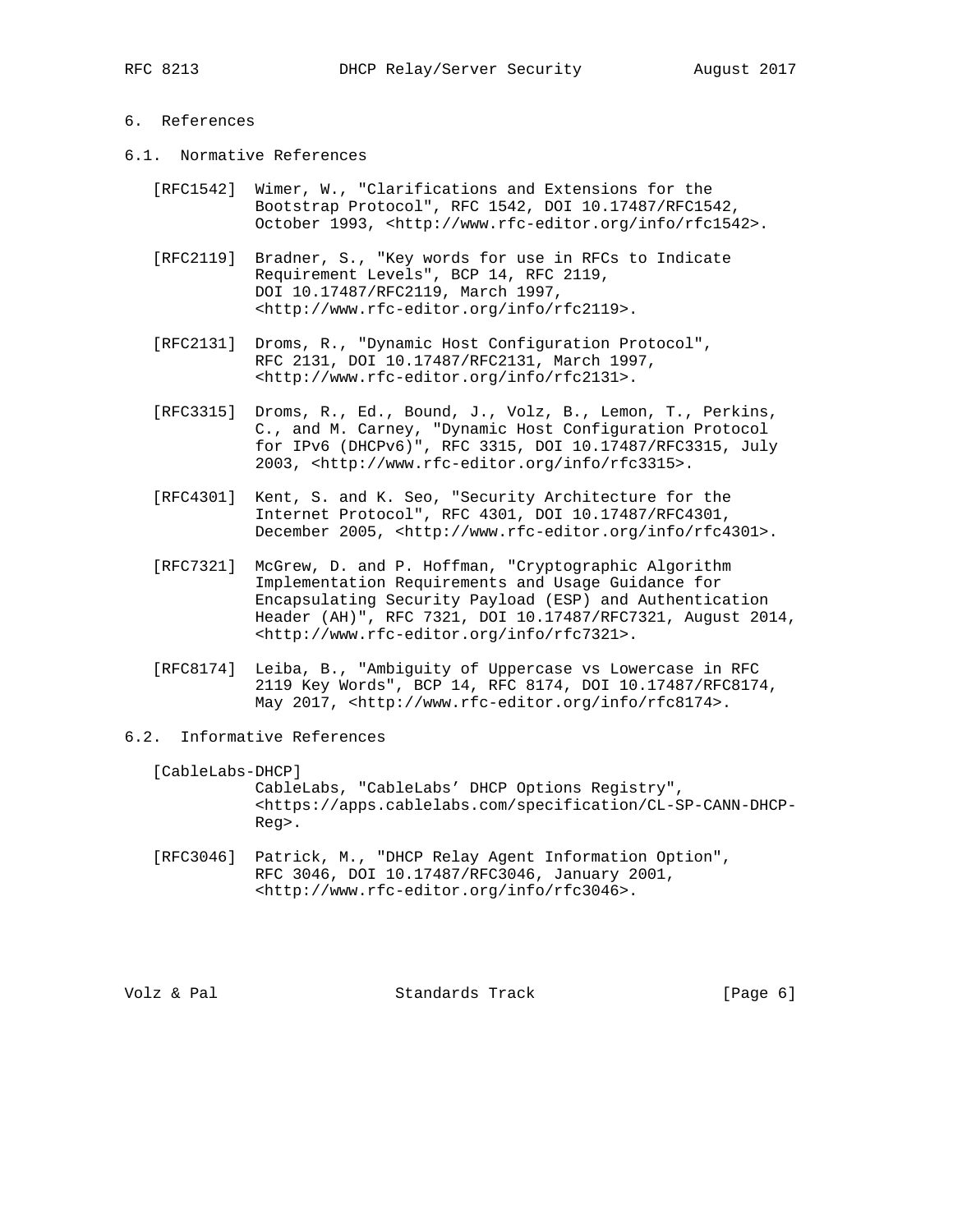- - [RFC4107] Bellovin, S. and R. Housley, "Guidelines for Cryptographic Key Management", BCP 107, RFC 4107, DOI 10.17487/RFC4107, June 2005, <http://www.rfc-editor.org/info/rfc4107>.
	- [RFC4552] Gupta, M. and N. Melam, "Authentication/Confidentiality for OSPFv3", RFC 4552, DOI 10.17487/RFC4552, June 2006, <http://www.rfc-editor.org/info/rfc4552>.
	- [RFC5374] Weis, B., Gross, G., and D. Ignjatic, "Multicast Extensions to the Security Architecture for the Internet Protocol", RFC 5374, DOI 10.17487/RFC5374, November 2008, <http://www.rfc-editor.org/info/rfc5374>.
	- [RFC6221] Miles, D., Ed., Ooghe, S., Dec, W., Krishnan, S., and A. Kavanagh, "Lightweight DHCPv6 Relay Agent", RFC 6221, DOI 10.17487/RFC6221, May 2011, <http://www.rfc-editor.org/info/rfc6221>.
	- [RFC7258] Farrell, S. and H. Tschofenig, "Pervasive Monitoring Is an Attack", BCP 188, RFC 7258, DOI 10.17487/RFC7258, May 2014, <http://www.rfc-editor.org/info/rfc7258>.
	- [RFC7296] Kaufman, C., Hoffman, P., Nir, Y., Eronen, P., and T. Kivinen, "Internet Key Exchange Protocol Version 2 (IKEv2)", STD 79, RFC 7296, DOI 10.17487/RFC7296, October 2014, <http://www.rfc-editor.org/info/rfc7296>.
	- [RFC7839] Bhandari, S., Gundavelli, S., Grayson, M., Volz, B., and J. Korhonen, "Access-Network-Identifier Option in DHCP", RFC 7839, DOI 10.17487/RFC7839, June 2016, <http://www.rfc-editor.org/info/rfc7839>.
	- [RFC7844] Huitema, C., Mrugalski, T., and S. Krishnan, "Anonymity Profiles for DHCP Clients", RFC 7844, DOI 10.17487/RFC7844, May 2016, <http://www.rfc-editor.org/info/rfc7844>.

[SEC-DHCPv6]

 Li, L., Jiang, S., Cui, Y., Jinmei, T., Lemon, T., and D. Zhang, "Secure DHCPv6", Work in Progress, draft-ietf-dhc-sedhcpv6-21, February 2017.

Volz & Pal  $\begin{array}{ccc} \text{Volz} & \text{Standards Track} \end{array}$  [Page 7]